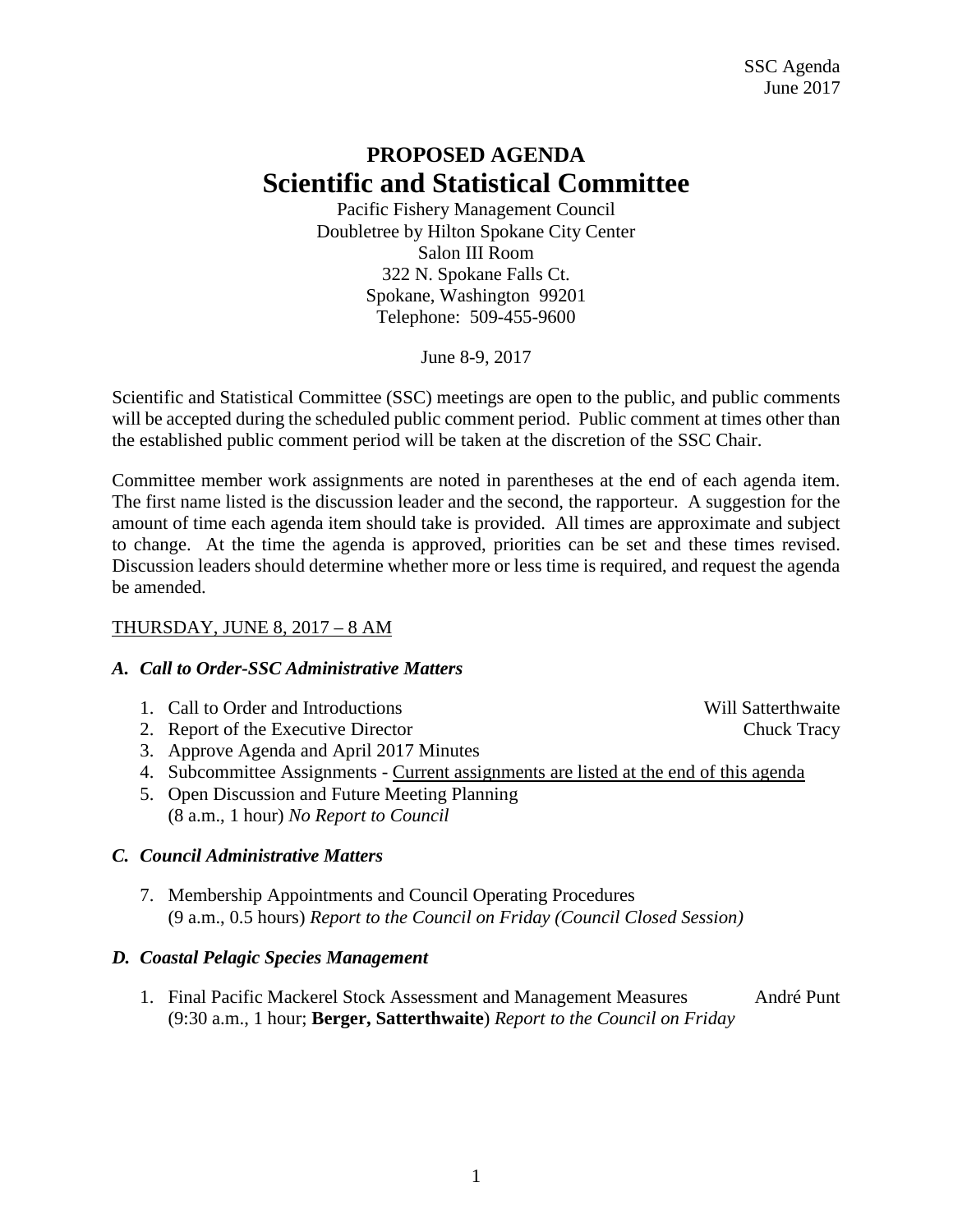2. Final Approval of Aerial Survey Methodology Review André Punt (10:30 a.m., 1 hour; **Brown, Hamel**) *Report to the Council on Friday*

#### LUNCH (11:30-1:00 p.m.)

#### *F. Groundfish Management*

- 2. Trawl Catch Shares Review Draft Report and Intersector Allocation Report Cameron Speir (1:00 p.m., 1.5 hours; **Harte, Holland**) *Report to the Council on Saturday*
- 7. Specifications and Management Measures Process for 2019-2020 Fisheries (2:30 p.m., 1 hour; **Sampson, Dorn**) *Report to the Council on Sunday*

PUBLIC COMMENT PERIOD 3:30 p.m. (or immediately following Agenda Item F.7) Public comments, including comments on issues not on the agenda, are accepted at this time.

#### *A. SSC Administrative Matters, Continued*

6. Review Statements

## FRIDAY, JUNE 9, 2017 – 8 AM

#### *A. SSC Administrative Matters, Continued*

7. Review Statements (8 a.m., 1 hour)

#### *F. Groundfish Management, Continued*

4. Final Stock Assessments and Catch Reports David Sampson (9 a.m., 1 hour; **Tsou, Budrick**) *Joint Session with the Groundfish Management Team in the Salon III Room. Report to the Council on Saturday*

#### *C. Council Administrative Matters, Continued*

6. National Marine Fisheries (NMFS) White Paper on Best Scientific Information Available **Patrick Lynch** Patrick Lynch (10 a.m., 1 hour; **Byrne, Johnson**) *Joint Session with the Groundfish Management Team in the Salon III Room. Report to the Council on Wednesday*